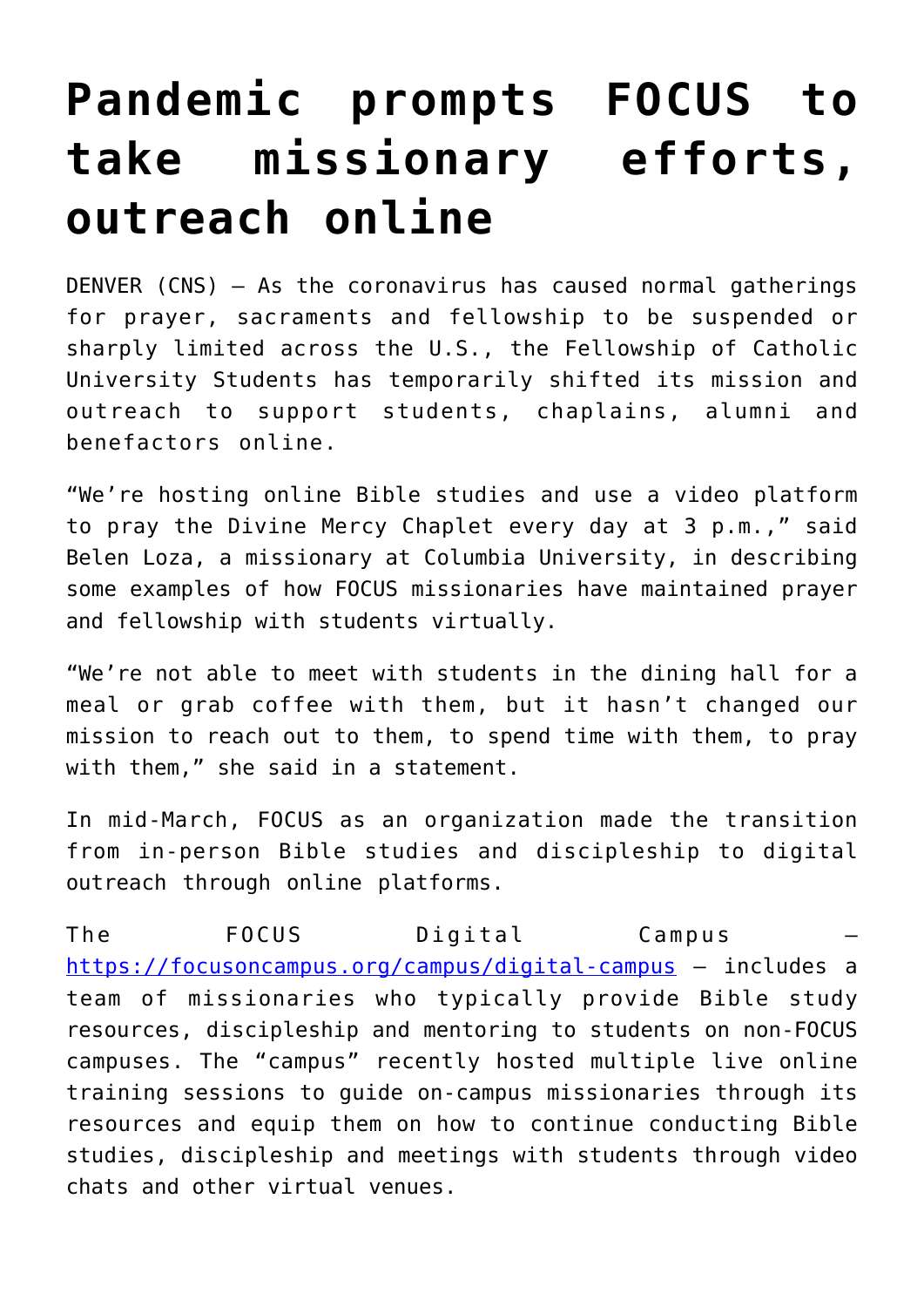FOCUS said its missionaries have continued to connect with students and provide the space for them to have community with peers, discuss concerns about present circumstances, reflect on the Scriptures and share personal prayer requests.

"As a kind of stupor descended upon Cambridge (Massachusetts), the Harvard Catholic Center through the Harvard FOCUS missionary team responded immediately," Father Eric Cadin, of the Archdiocese of Boston, said after the campus closed.

Team members "organized a powerful farewell for the seniors and set up meetings nonstop with their students and disciples," the priest said. "Peter Nguyen, the FOCUS team director, and the other missionaries began to pray immediately.

"Within minutes, a disposition of confusion and chaos transformed into rejoicing in anticipation of what extraordinary, new and awesome thing Jesus was going to do in this time."

FOCUS missionaries have reported highly positive responses from students to the digital outreach, according to a news release.

"Although the COVID-19 shutdown has been very difficult at times, we've seen many fruitful moments," said Katt Janelle, team director at the University of Southern California. "One student said 'yes' to the Gospel and making Jesus the center of her life (over Zoom)!"

To serve alumni, benefactors, partners and other groups, FOCUS created a page of resources for those isolated by the COVID-19 pandemic — <https://focusoncampus.org/covid>. The page includes links for livestreamed Masses; weekly video reflections from FOCUS national chaplains; a prayer request submission link; and recommendations for blog posts, video/audio recordings, books, movies and podcasts "for those seeking to pursue personal formation and faith-centered leisure."